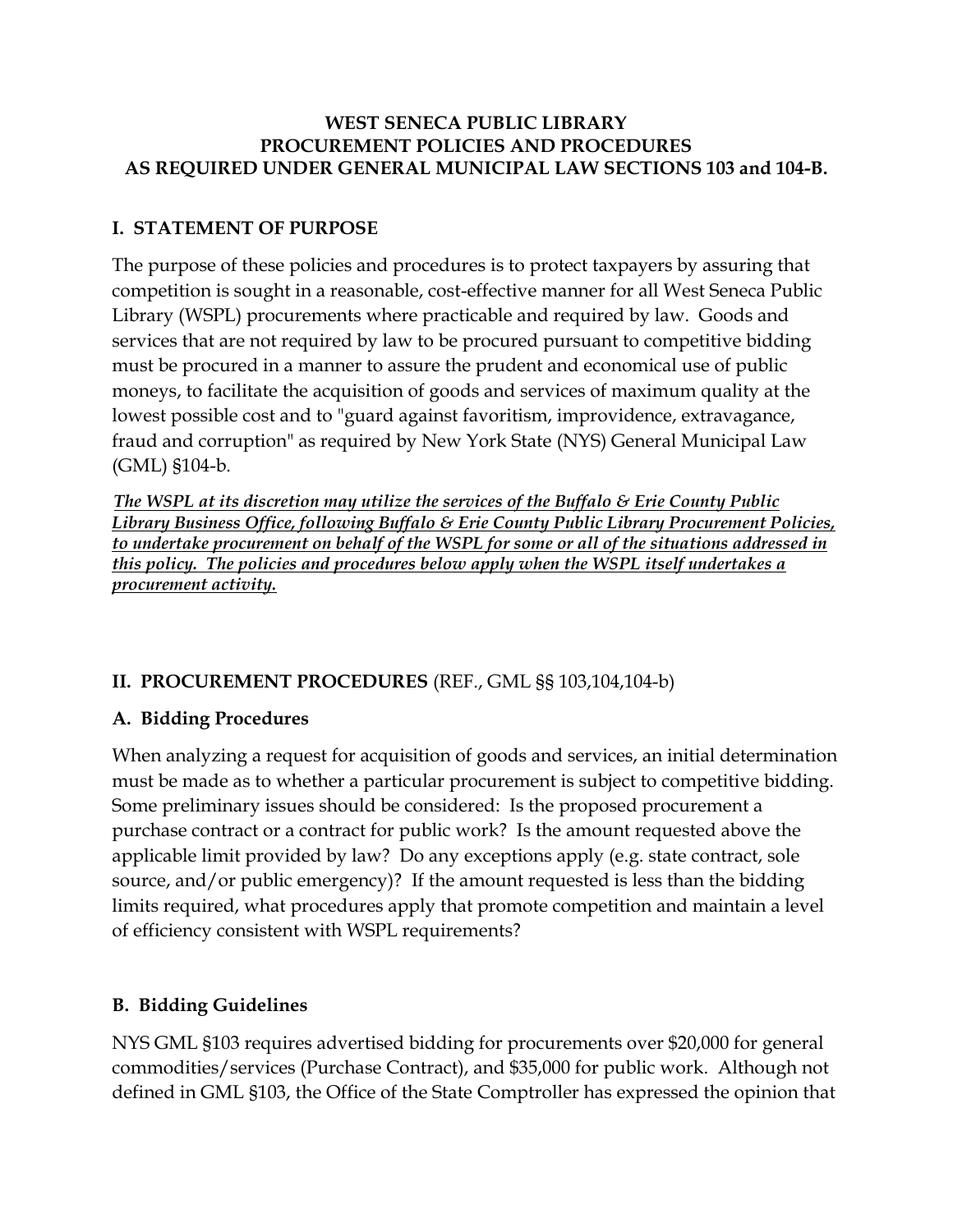the term "purchase contract" applies to the procurement of commodities (e.g. equipment, materials, supplies, and some services), while the term "contract for public work" encompasses contracts for services, labor and construction (see 1987 Opns St Comp No. 87-46, p 70: 1979 Opns St Comp No. 79-762, p 160). If it is determined that competitive bidding (GML §103) is not applicable for an acquisition, documentation must justify how the decision was reached.

For procurements less than \$5,000, verbal, telephone, email, fax, written, or single source quotations may be used. Procurements of commodities/services between \$5,000 and \$20,000 and contracts for public work between \$5,000 and \$35,000 are subject to the informal bid process. Procurements under \$2,500 may be undertaken using the Library requisition for equipment and non-stock items process.

Consideration must be given to acquisitions made of the same or similar items over the course of the fiscal year where the aggregate value may exceed the competitive bidding threshold. Orders that may exceed \$5,000 over the course of the year must follow the informal bid process unless those purchases are made off current available County, State, Federal or other Municipal contracts or for other reasons bidding is not practical. Multiple purchase orders to one vendor will be allowed if that vendor has an existing SAP Outline Agreement and/or Contract with the WSPL. All others need to comply with the applicable procedures herewith.

# **C. Formal Competitive Bid Process**

On purchases of \$20,000 and greater for commodities/services, and contracts for public work greater than \$35,000, the formal sealed bid process must be used. Bid specifications are prepared by the requesting unit and the WSPL Director. Each formal bid is advertised in a newspaper with a circulation of 50,000 or greater covering the WSPL's chartered service area. In addition, all formal bids are advertised on the Internet and can be downloaded by interested parties and prospective bidders accordingly.

In determining the necessity for competitive bidding, the aggregate amount to be expended in a fiscal year for an item or commodity to be purchased, or for the same type or similar public work, must be considered. It is established that the purpose of the bidding statutes may not be frustrated or avoided by artificially splitting or breaking up contracts into lesser agreements, or entering into a series of agreements, for sums below the bidding limitations. As a general rule, items or work of the same or similar nature which are customarily provided by the same vendor or contractor should be treated as a single item for the purposes of determining whether the dollar threshold will be exceeded (see, e.g.,1992 Opns St Comp No. 92-46, p 115).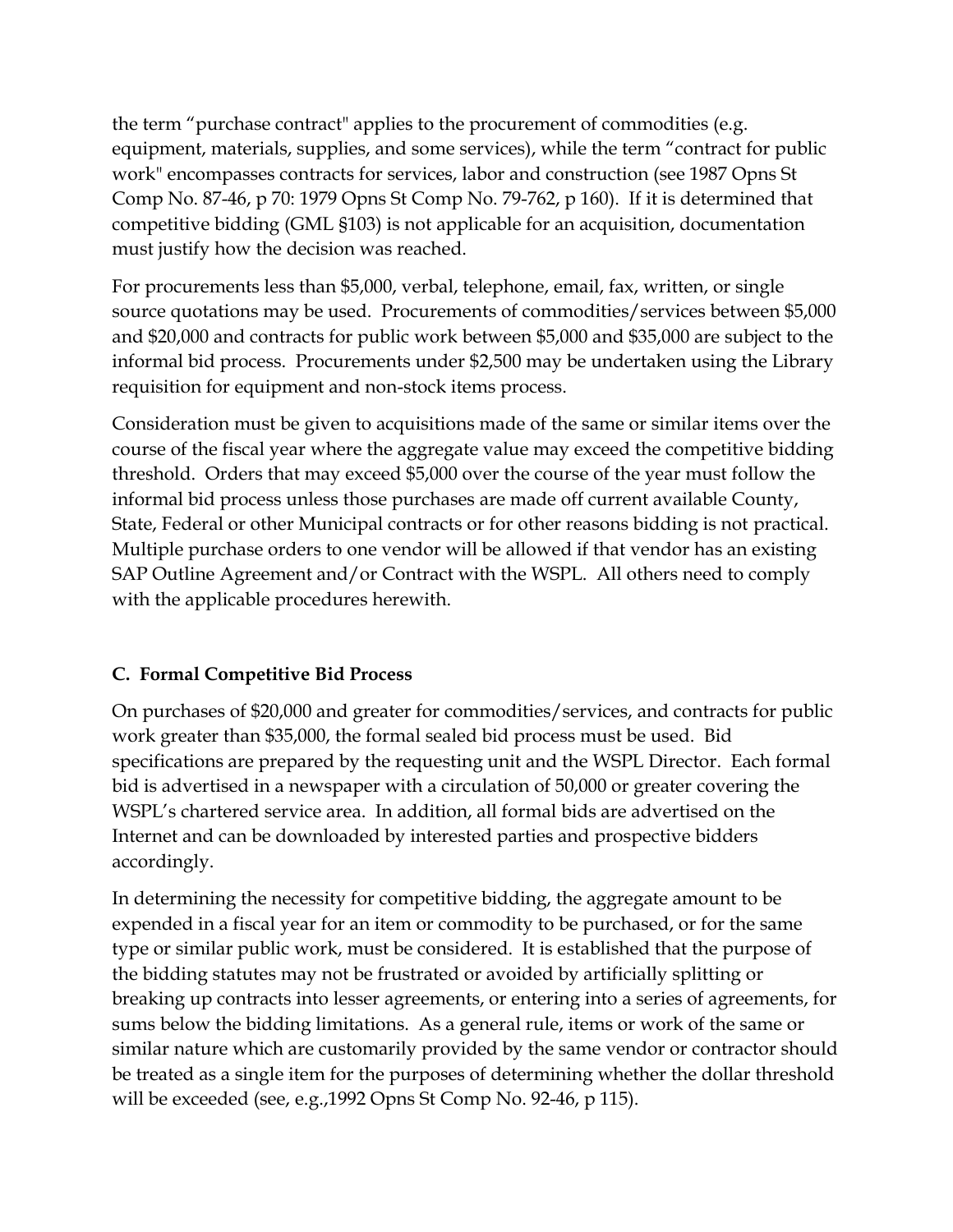## **D. Informal Bidding Process**

Purchases of commodities and/or services between \$5,000 and \$20,000 and contracts for public work between \$5,000 and \$35,000 will be procured by the WSPL Director using bids first obtained from three sources where practical. Deviations from this policy must be approved by the WSPL Board of Trustees in writing, which shall become part of the purchase documentation. Purchase requisitions and/or inquiry bid files or items within this threshold will include a notation indicating the names of all vendors who were contacted, the name of the individuals quoting for the firm, the date contacted, and the prices quoted by the vendors. A contract award will be to the lowest responsible bidder. Informal bids may be sealed (written), email, facsimile (fax), or telephone quotes at the Director's discretion. Any exceptions to this process must be documented pursuant to the Responsibilities/Exceptions section of this policy.

### **E. Special Purchase Situations**

In other instances where it is determined competitive bidding is not required, such as emergencies, sole source procurements, or professional services, written justification must be attached to the file. The following is a description of procedures for making these types of procurements.

1. Sole Source (No-Bid) Contracts: When circumstances are presented to the Director, which serves the public interest indicating valid reasons that a request can be met by only one qualified vendor, the Director may waive the bidding requirement. Goods and services, which may be procured from only one source, are defined as "sole source" items. It is important to note that there must be a single supplier of the item or service and there are no substantial equivalents. Sole source situations generally exist when an item is manufactured by only one firm, and a vendor has the exclusive franchise or distributorship for an item.

To initiate a sole source purchase, the Director must be confident that conditions exist in the marketplace such that the requested goods or services are available from only one supplier and no substantial equivalents exist. In making these determinations, the Director will document the unique benefits to the WSPL of the item or service as compared to other products available in the marketplace. (See, gen.,1988 Opns St Comp No. 88-35, p 65)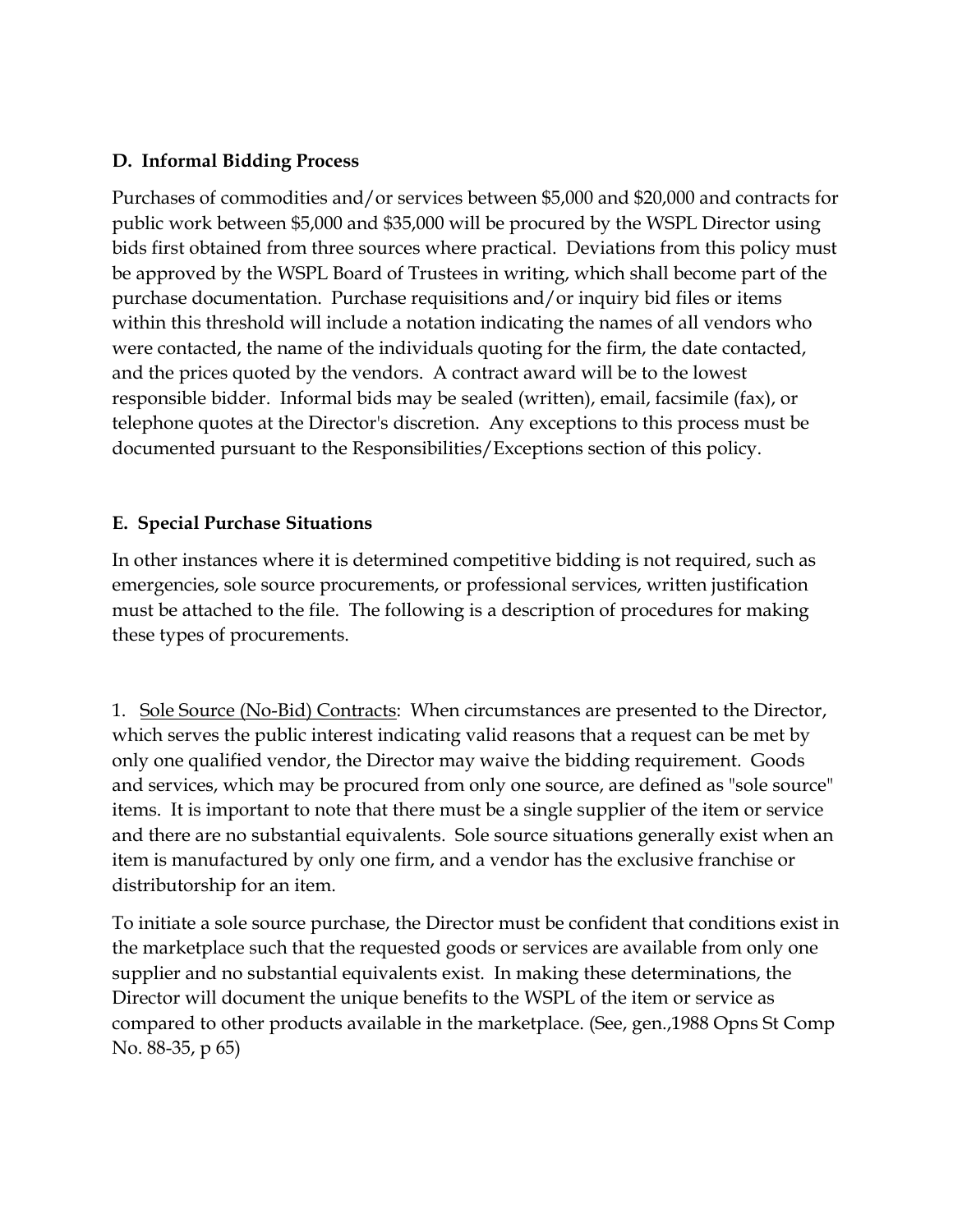Even though there is only one source of supply, the Director must still obtain a quotation for the vendor. Upon receipt of the properly executed quotation (written, fax, e-mail), the staff will then proceed to write the purchase order.

Since market conditions change over the years, a previously substantiated sole source may find new entrants to a formerly monopolized market. All sole sources should be verified. It can be a situation where the staff knows the marketplace has changed or it simply may be the need to verify the marketplace has not changed. It is understood that the mere likelihood that only one firm will bid is insufficient to justify sole source procurement. (1983 Opns St. Comp. No 83-124, p 156)

2. Emergencies: GML 103(4), provides that purchases may be made without competitive bidding in the event that a public emergency arises due to an accident or other unforeseen occurrence. Emergencies do not include situations caused by a lack of planning on the part of the WSPL. While it will be the WSPL staff that requests an emergency purchase, the Director with approval of the WSPL's legal counsel will determine if it qualifies as an actual emergency. WSPL legal counsel will determine if the statutory criteria are met on a case-by-case basis. If approved, the Director may issue an emergency declaration.

When circumstances support an emergency procurement, the WSPL Director must submit the required written emergency declaration to the WSPL Board of Trustees. The WSPL staff and/or Director must then locate a source for the required goods or service. The goal must always be to obtain the lowest price from the vendor who can best meet the delivery requirements. If the item is included in a WSPL and/or Buffalo & Erie County or Erie County contract listing, the contract vendor should be contacted first. Once the sources and price have been established, an emergency purchase order will be processed. It should be noted that in the event of a contract for services, the emergency contract will not exist for a term beyond the reasonable limits of the existence of the emergency situation. Similarly, in the case of an emergency involving the acquisition of commodities, the quantity acquired will be no more than needed to address the emergency situation at the time.

The procurement procedure will be the same as a routine informal or formal bid except that advertising and bidding is not required. The purchase order must state "Emergency purchase approved by (Name), WSPL Director." A copy of the WSPL Director's written emergency declaration must be attached to the purchase order.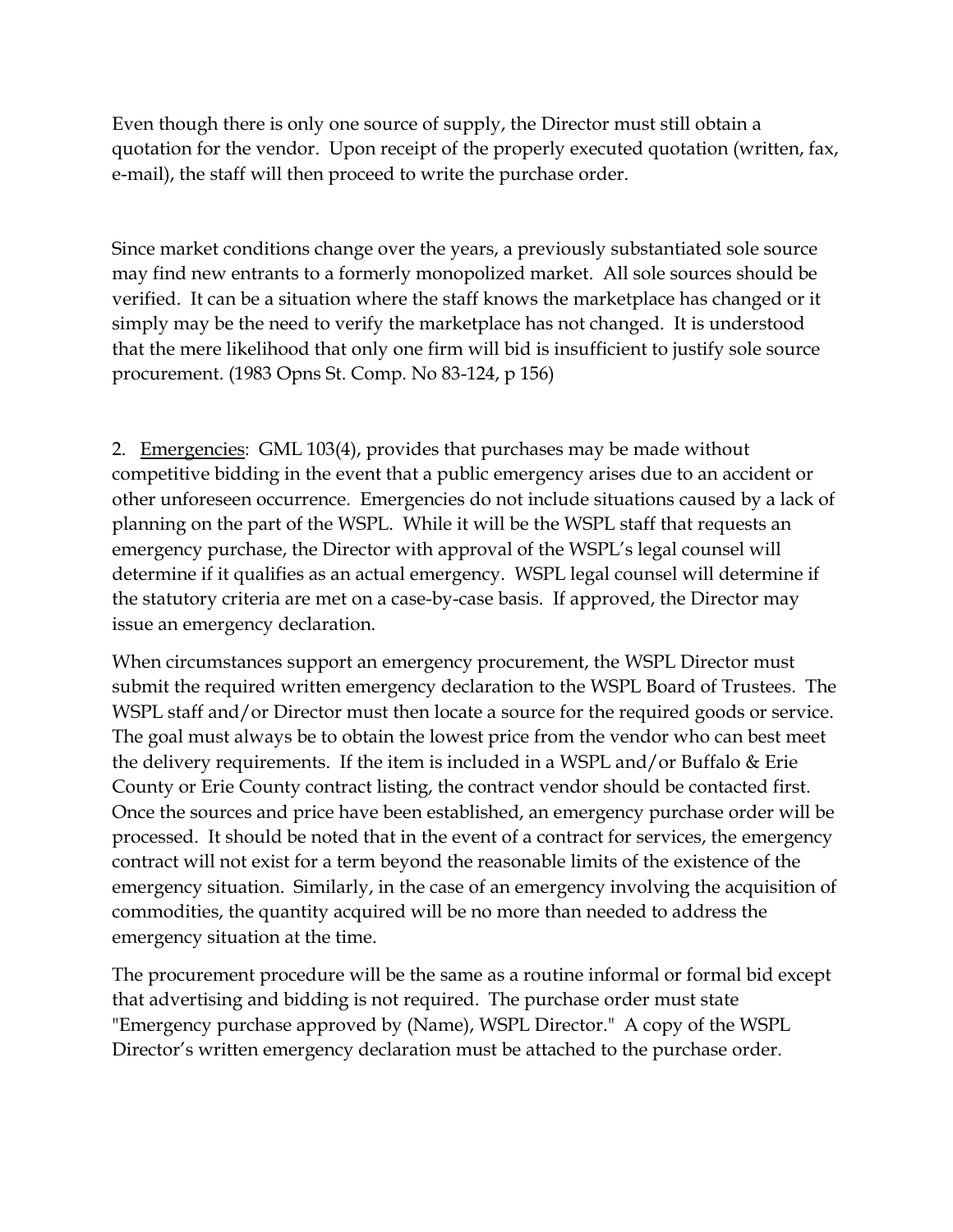3. Professional Services: Professional, technical or consulting services are not the type of services which may properly be the subject of competition based solely on the compliance with the objective, uniform standards of the bid specification, pursuant to a bid being awarded to the lowest responsible bidder. The determination of whether the professional service exemption is applicable must be made on a case-by-case basis, examining the particular services needed. Generally professional services include, but are not limited to, the specialized expertise of interpreters, consultants, attorneys, engineers or architects.

Contracts for professional, technical or other consultant services having a value of \$25,000 or more are procured by the use of Requests for Proposals (RFP). The WSPL staff, subject to the review and approval of the Director, shall advertise the Request for Proposals (RFP), and designate a committee of three to review the proposals and choose a vendor. RFPs are distributed to interested parties and are advertised on the Internet and can be downloaded by interested parties and prospective proposers accordingly. Though not required, the WSPL may also advertise in trade publications. The review committee or staff designee will select a vendor from the responses received and create a proposal to submit to the WSPL Director for review and recommendation to the WSPL Board of Trustees, which upon review and by resolution may provide approval to contract.

Contracts for legal counsel and professional, technical or other consultant services related to the WSPL legal issues having a value of \$25,000 or more shall be subject to review by the WSPL Director, who may utilize an RFP process or submit written justification for the contract which shall be reviewed by the WSPL Board of Trustees, which upon review and by Resolution may provide approval to contract.

Contracts for professional, technical or other consultant services having a value of less than \$25,000 shall be subject to review and approval by the WSPL Director, who may, within the limits of the appropriations provided therefore, contract for said services.

4. True Lease: Leases for real property shall not be considered a purchase or contract. True lease agreements are neither purchases nor contracts for public works and, thus, are not subject to competitive bidding under GML 103 (Exley v Village of Endicott, 21NY2d 426, 434 NYS2d992). Lease agreements require the WSPL Director's authorization before any procurement activity can begin. Documentation for the leasing versus purchasing decision should be made and should include a cost benefit analysis. Final approval to authorize entering into a lease with an annual value of under \$20,000 shall be by the WSPL Director. Final approval to authorize entering into a lease with an annual value of \$20,000 or more shall be by resolution adopted by the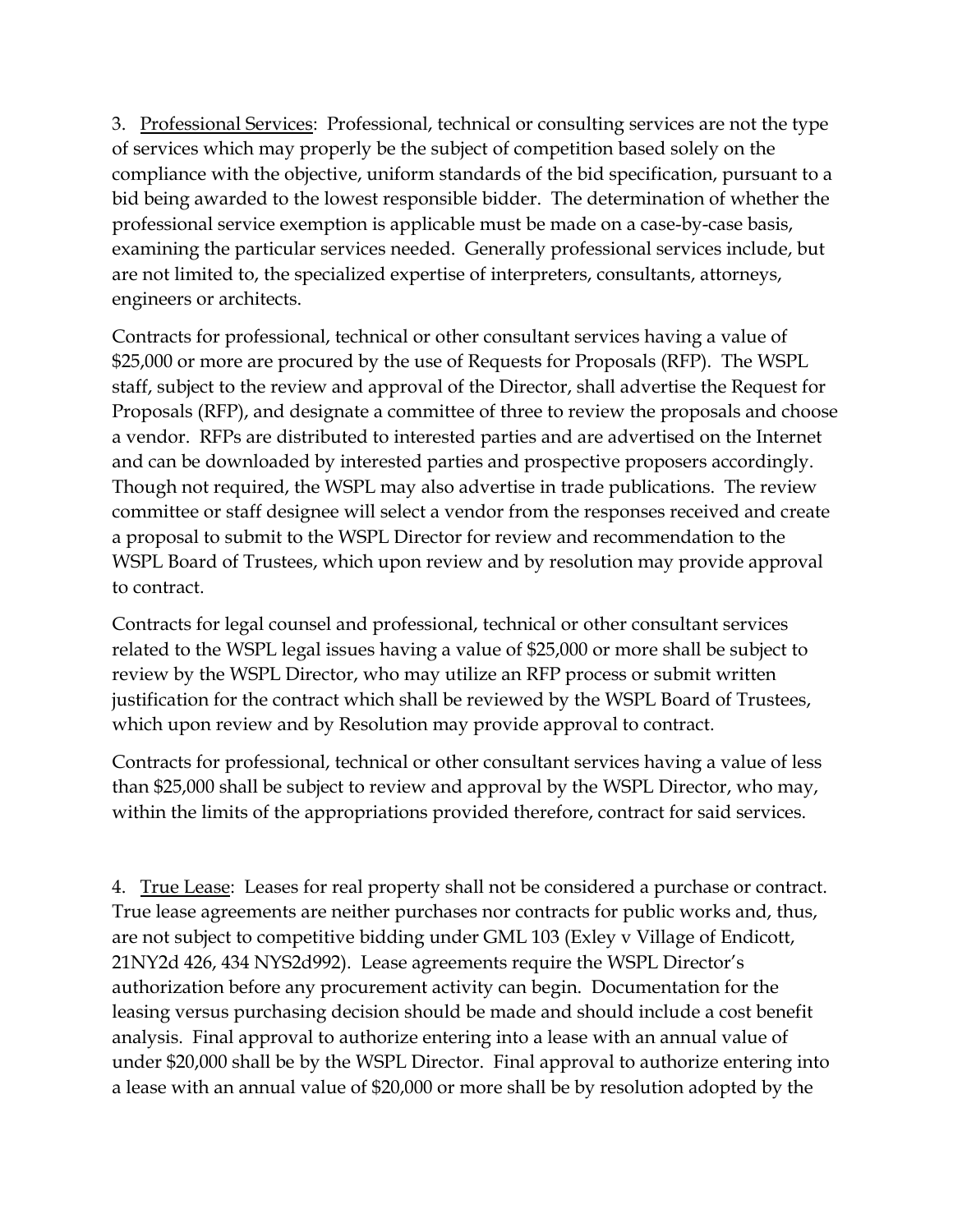WSPL Board of Trustees. The competitive bidding statutes cannot be circumvented by casting an agreement which is truly a purchase or a contract for public work in terms of a lease.

5. Insurance: Insurance requirements for vendors are to be reviewed and approved by the WSPL's legal counsel on a periodic basis. The purchase of insurance is to be conducted through the WSPL Director or her/his designee in consultation with the WSPL's legal counsel.

6. Second Hand Equipment acquired from other government agencies: The requesting WSPL unit must have approval from the appropriate outside government official as well as budgetary approval from the Director before the purchase of surplus and second hand supplies, material or equipment is initiated. The WSPL Director will verify that the purchase price is fair through market price comparisons via industry publications and other procurement sources. Competitive bidding is not required according to GML §103 (6) (21 Opns St Comp, 1965, p 615).

# **F. Single Source Purchases (\$2,500 to \$5,000)**

For purchases between \$2,500 and \$5,000, the WSPL Director has the option to award a purchase order to a single source vendor, usually recommended by the requesting unit. It is the Director's responsibility to ensure that the purchase price is fair through price comparisons from available sources. If there is reason to believe that the price quote is not within an acceptable range for the product or products in question, the Director may request an informal quote or bid using the Informal Bidding Process.

# **G. Exempted from GML 103, 104-b**

Procurements from Industries for the Blind or Industries for the Disabled (NYSID – See also State Finance Law, §162), New York State Correctional Industries (CORCRAFT – See also Correction Law, §§ 184,186), and Federal, State, or Local contracts or Approved Purchasing Cooperative Agreements are exempted from GML 103 competitive bidding and GML 104-b purchasing policies. Although General Municipal Law exempts these types of purchases from the requirements of written or verbal quotations, use of the exemption must be documented with relevant information and/or copies of Federal, State or Local contracts.

Approved Purchasing Cooperative Agreements include those created by the National Cooperative Purchasing Alliance, OMNIA Partners, Public Sector (formerly US Communities and the National Intergovernmental Purchasing Alliance), The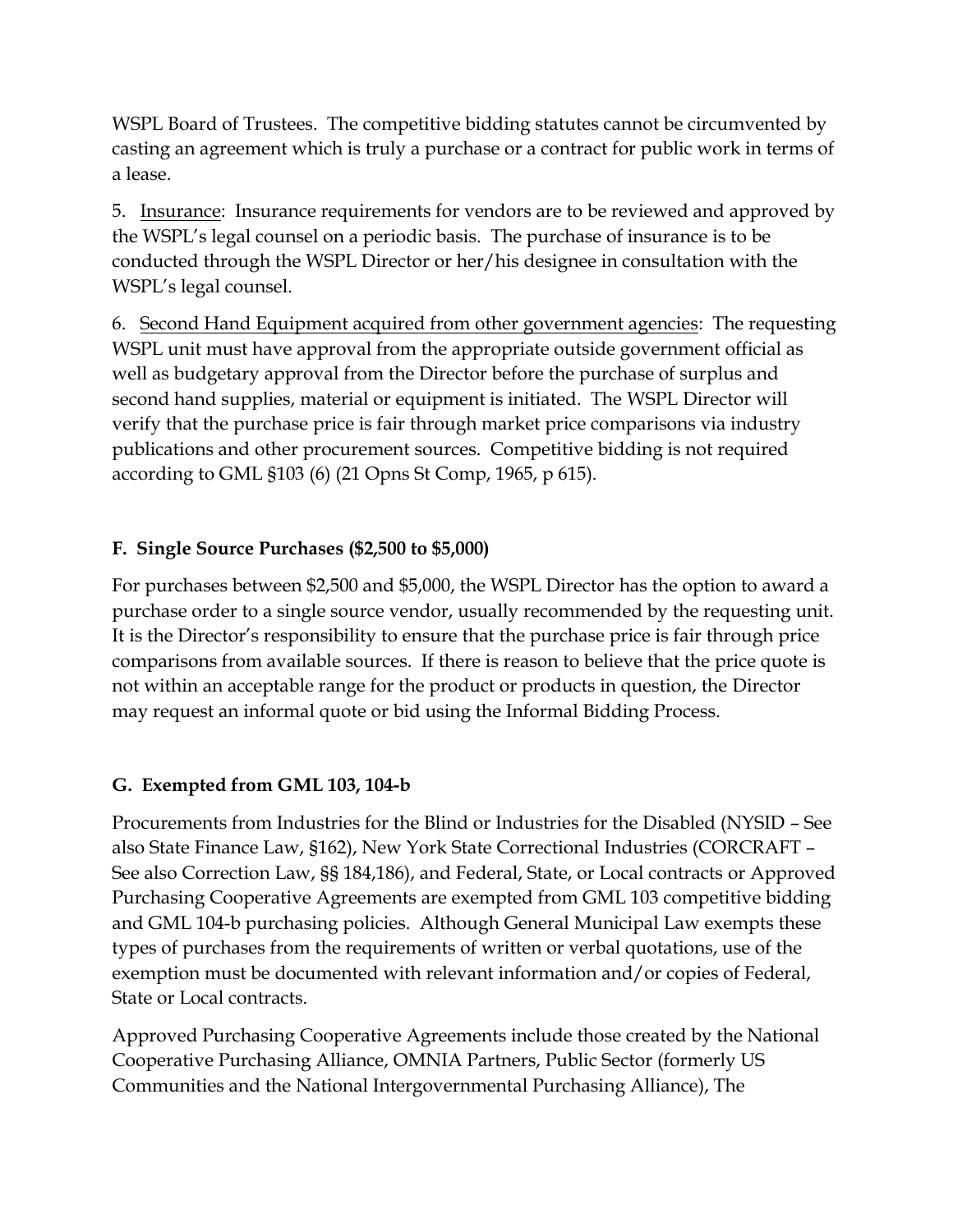Cooperative Purchasing Network, Connecticut Consortium Cooperative Purchasing, National Association of State Procurement Officials (NASPO), Sourcewell (formerly National Joint Powers Alliance), PEPPM Technology Bidding and Purchasing Program, and the National Purchasing Partners (NPP) to provide materials, equipment, supplies or services. Additional Purchasing Cooperative Agreements not listed above that are approved for use by Erie County shall also qualify for use by the WSPL.

Requirements of section II.e.3, professional services, may also be waived by use of such cooperative agreements.

# **H. Responsibilities/Exceptions**

The Director is the responsible Purchasing Agent for the WSPL. The Director and WSPL staff are responsible for following the policies and procedures described herein and all relevant laws as they pertain to competitive bidding. (GML  $$104-b (2)(f)$ ). If an award is made to a vendor other than the lowest price offered, written documentation stating the basis for such award and a justification that the award is in the best interest of the WSPL, must be provided to and retained by the WSPL Director.

# **I. Updating Policies and Procedures**

The West Seneca Public Library Board of Trustees shall review this policy and procedures at least annually and shall solicit comments from the WSPL Director (GML  $$104-b (3),(4)$ ).

# **J. Unintentional Failure to Comply**

The unintentional failure to comply with the provisions of GML 104-b shall not be grounds to void action taken or give rise to a cause of action against the West Seneca Public Library or any officer or employee thereof. (GML §104-b (5))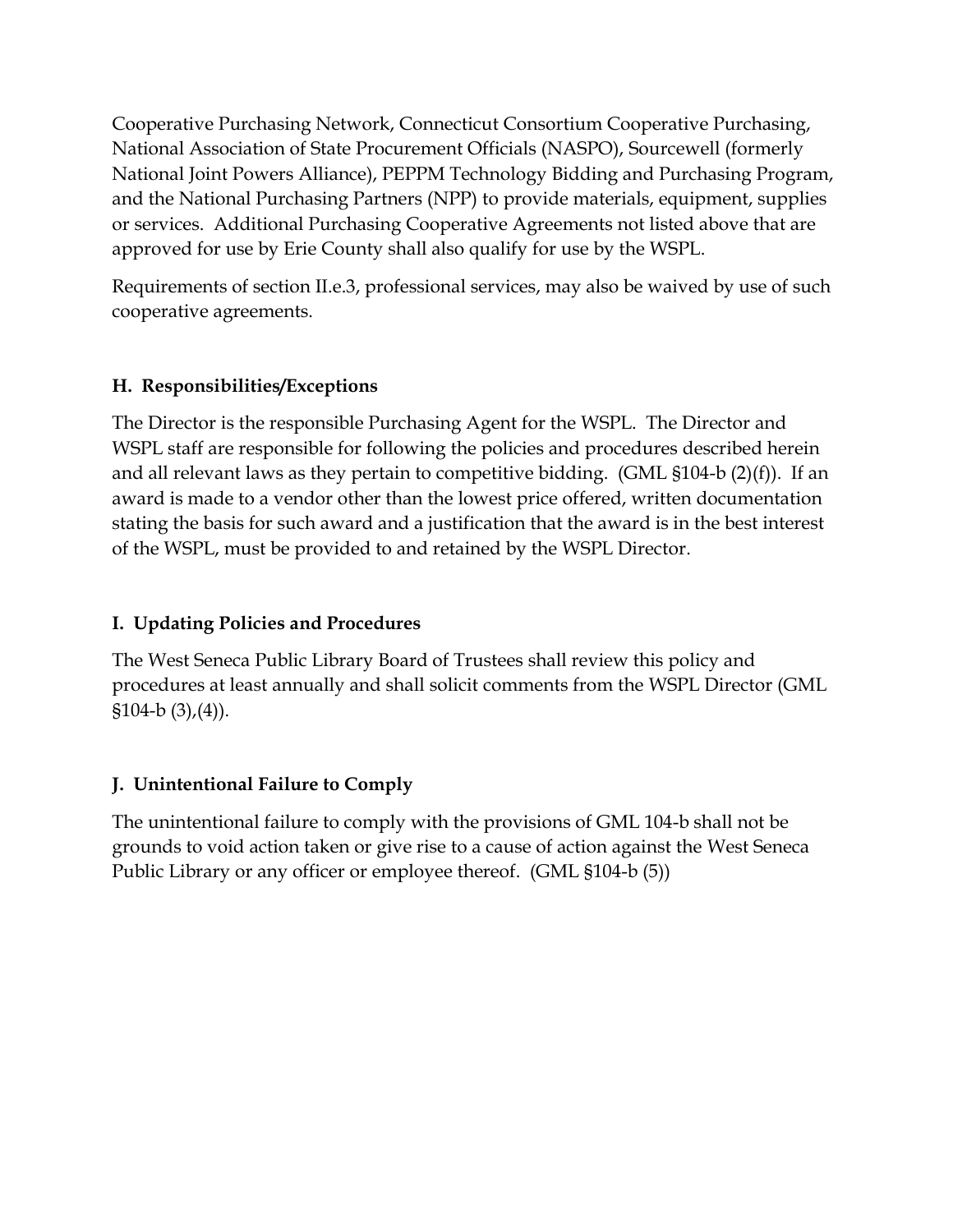## **III. DOCUMENTATION PROCEDURES**

## **A. Quotes**

1. Minimum Information Requirements - At a minimum, all quotations should include the date, item description, name of the vendor and vendor's representative, vendor contact information.

2. Verbal/Telephone Quotes - The information is recorded on the purchase order and becomes part of the purchasing document.

3. Single Source Quotes - The Director, or his/her designee, will solicit one written, faxed, emailed or verbal quotation. Written or faxed/emailed quotations are attached to the file copy of the purchase order. All verbal quotations will be documented on the purchase order in accordance with the above verbal/telephone quotes procedure.

4. Written Quotes - When utilizing written quotes, where practicable a minimum of three quotations should be solicited and documented.

5. Fax/Email Quotes – Fax/email quotes may be accepted for any quotation under \$20,000 for commodities/services and under \$35,000 for contracts for public work.

## **B. Price Verification**

WSPL staff is required to verify New York State contract and/or cooperative purchasing agreement pricing when applicable and practical. If price lists are not available through NYS OGS and/or the respective cooperative purchasing agreement sponsor, WSPL staff must receive pricing from the vendors and shall include some written affidavit of price validity.

# **C. Bid Language (Extensions/Alternate submissions)**

When bids are to be used in multiple time periods and/or for multiple orders requiring the vendor to hold pricing, it is mandatory that language in the bid document states the intention to do the same. The language must be clear and concise and should leave no doubt with respect to its intended use. The same holds true for the alternative bid submissions. The language must be clear and if the alternates are to be accepted, the Director should make every effort to notify all potential vendors of our acceptance of the same.